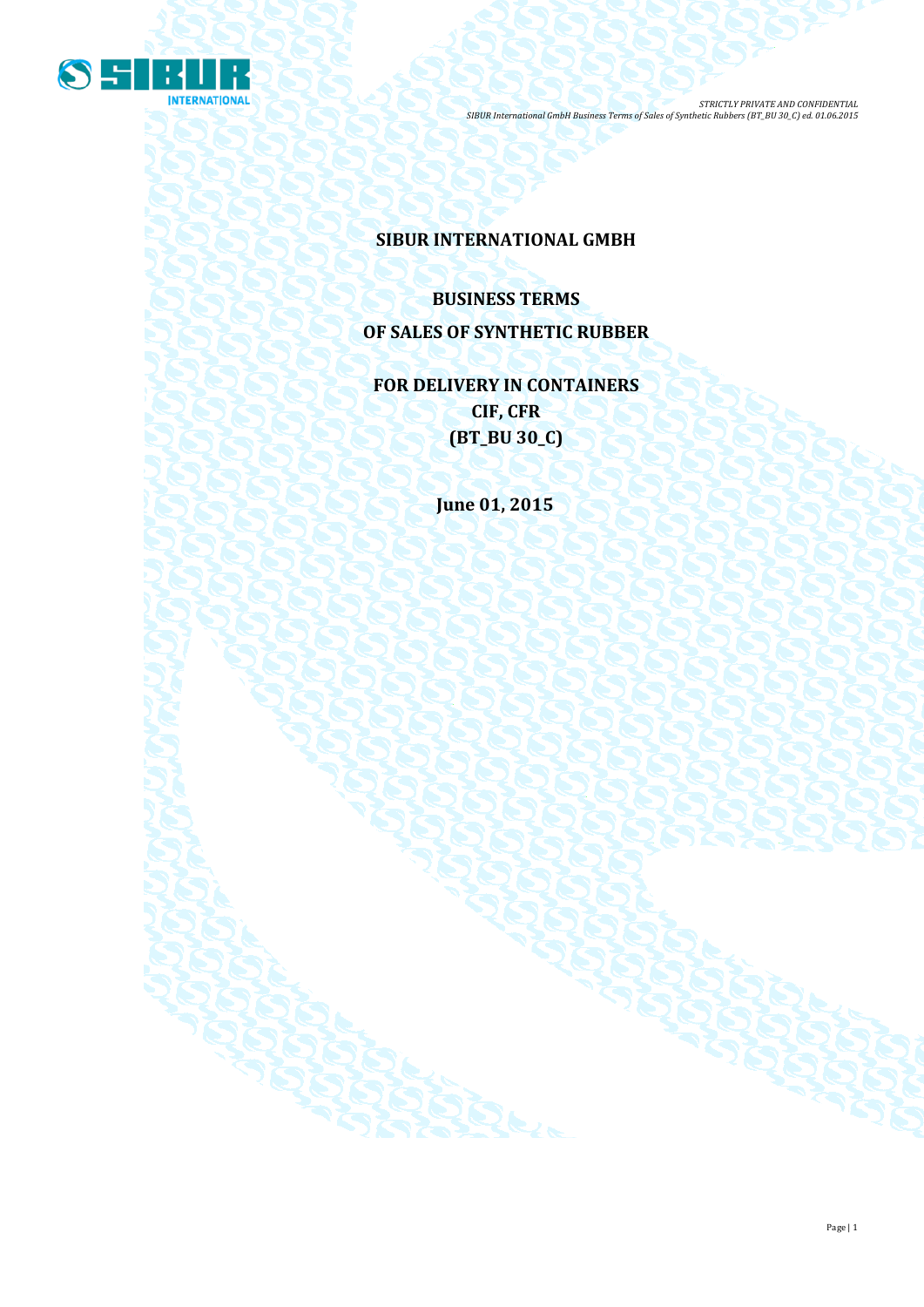

**CONTENTS**

**INTRODUCTORY PROVISIONS** 3

**PARAGRAPH I**

**Goods 3 3** 

**PARAGRAPH II Quality 3**

**PARAGRAPH III Quantity 3**

**PARAGRAPH IV Delivery basis 4 1999 1999 1999 1999 1999 1999 1999 1999 1999 1999 1999 1999 1999 1999 1999 1999 1999 1999 1999 1999 1999 1999 1999 1999 1999 1999 1999 1999 1999** 

**PARAGRAPH V** Transportation  $\left( \cdot \right)$   $\left( \cdot \right)$   $\left( \cdot \right)$   $\left( \cdot \right)$   $\left( \cdot \right)$   $\left( \cdot \right)$   $\left( \cdot \right)$   $\left( \cdot \right)$   $\left( \cdot \right)$ 

**PARAGRAPH VI Shipment period 5** 

**PARAGRAPH VII Laytime 6**

**PARAGRAPH VIII Demurrage 6**

**PARAGRAPH IX Price 6**

**PARAGRAPH X Payment terms 6** 

**PARAGRAPH XI Responsibilities of the parties 7 PARAGRAPH XII**

**Duration 8 8** 

**ANNEX 1 Contract template 10** 

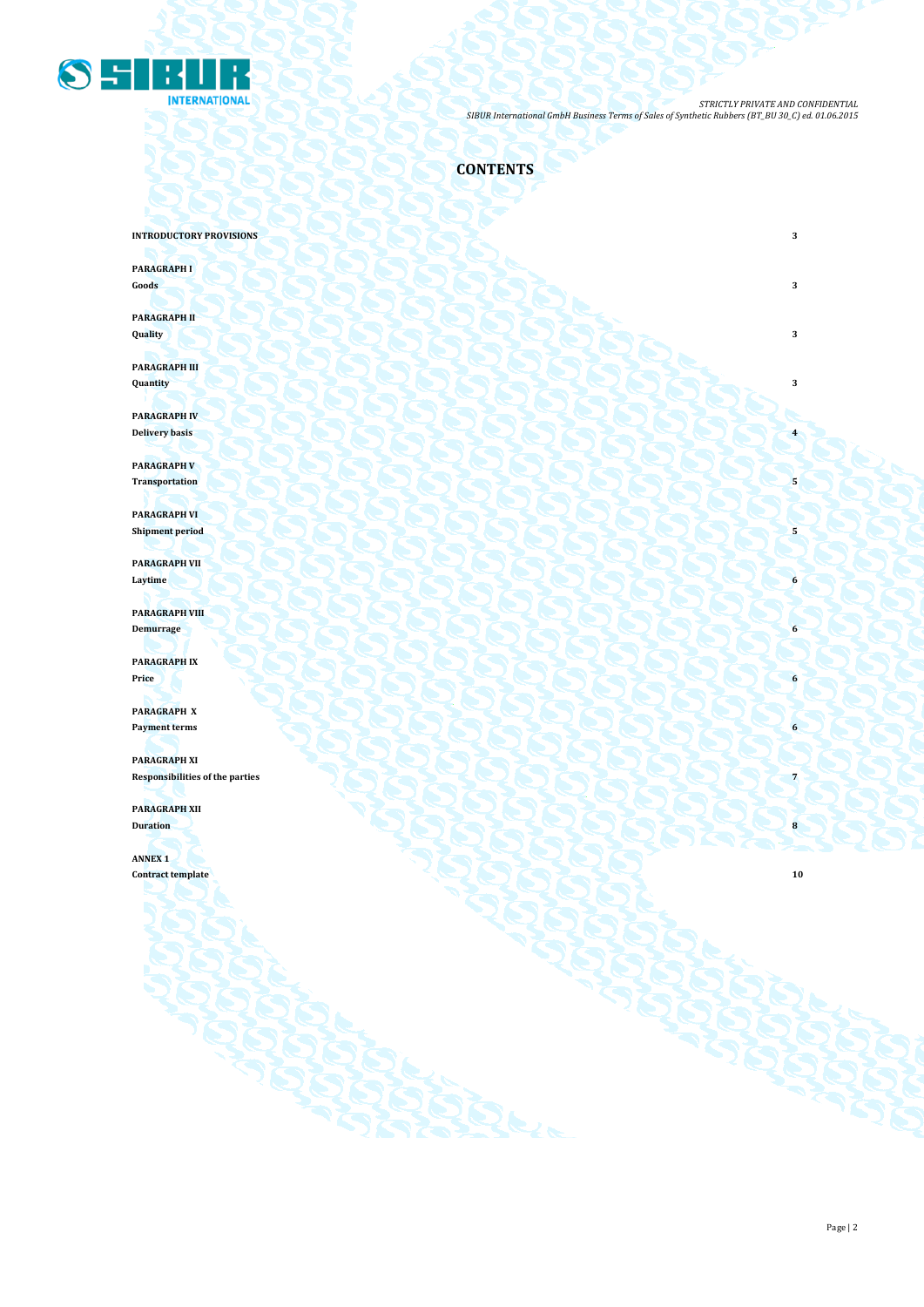

## **INTRODUCTORY PROVISIONS**

- A. These Business Terms ("Business Terms") shall apply to all agreements for sale of goods ("Contract") executed by and between SIBUR International GmbH ("Sibur") and Buyer that incorporate these Business Terms by reference. The version of these Business Terms published by Sibur (whether delivered by Sibur to Buyer before or upon the entry into the Contract or, if not so delivered, then as published on the websit[e http://www.sibur-int.com\)](http://www.sibur-int.com/) as of the date when the Contract takes effect shall apply to the relevant Contract. The Business Terms may be amended, revised, restated or supplemented by Sibur from time to time.
- B. These Business Terms are accompanied and supplemented by the General Conditions of SIBUR International GmbH for sales of petrochemicals and hydrocarbons ("General Conditions"). The version of the General Conditions published by Sibur (whether delivered by Sibur to the Buyer before or upon the entry into the Contract or, if not so delivered, then as published on the website [http://www.sibur-int.com\)](http://www.sibur-int.com/) as of the date when the Contract takes effect shall apply to the relevant Contract. The Parties agree that the General Conditions are incorporated into these Business Terms by reference and that they apply to the Contract.
- C. If there is any conflict, ambiguity or inconsistency between General Conditions, the Business Terms the Contract and/or Incoterms, the order of priority of such documents (from highest to lowest) shall be as follows:
	- 1. the Contract;
	- 2. the Business Terms;
	- 3. the General Conditions; and
	- 4. Incoterms
- D. All terms used, but not defined herein shall have the respective meanings set forth in the Contract and/or the General Conditions, and/or Incoterms.

# **PARAGRAPH I GOODS**

1.1. Seller shall deliver the Goods to Buyer in accordance with the Contract.

# **PARAGRAPH II QUALITY**

- 2.1. The quality of the Goods shall be confirmed by a Certificate of Quality issued by the Seller or by the Manufacturer of the Goods, and/or the Inspector's Report (as the case may be).
- 2.2. The Buyer, upon the Seller's prior written request shall send to the Seller the samples of the Goods for testing. The Seller may at its own discretion perform such testing based on the TU and ASTM methods or initiate an inspection in accordance with the Paragraph 2.3. hereof. In the event either Party does not agree with the results of the test(s) made by the Seller in accordance with this Paragraph 2.2., the quality inspection shall be determined by an independent Inspector in accordance with Paragraph 2.3. hereof.
- 2.3. Unless otherwise agreed by the Parties in the Contract, the quality inspection shall be performed at the Place of Shipment by an Inspector of an internationally recognised inspection company mutually agreed between the Parties and in accordance with the standard practice (i) at the place of the inspection or (ii) of the Inspector if there is no standard practice at the place of inspection.
- 2.4. The inspection results shall be documented in the Inspector's Report and shall be conclusive and binding on the Parties for invoicing purposes, and for quality purposes and shall be final and binding for both Parties, except in case of fraud or manifest error.
- 2.5. In the event that the quality of the Goods does not conform with the contractual Specification, the Parties shall discuss the Buyer's remedies for such non-conforming the Goods. The remedies may include, for example, a price adjustment for the Goods. The outcome of the Parties' discussion shall be documented in a written Amendment to the Contract.

#### *STRICTLY PRIVATE AND CONFIDENTIAL SIBUR International GmbH Business Terms of Sales of Synthetic Rubbers (BT\_BU 30\_C) ed. 01.06.2015*

- 2.6. The costs of the inspection (under paragraph 2.3.) shall be equally shared between the Seller and the Buyer. Any other inspections and related services, if required by the Buyer, shall be performed at the Buyer's sole expense.
- 2.7. The Party initiating the inspection shall ensure that the Inspector issues Inspector's Report to the Seller and the Buyer as soon as practicable and retains samples taken for at least 90 (ninety) Days from the date of inspection.
- 2.8. Claims. Unless otherwise specified in the Contract claims if any on quality of the Goods to be provided by the Buyer to the Seller according to Part II of the General Conditions.

#### **PARAGRAPH III QUANTITY**

- 3.1. Unless the Contract provides otherwise, the quantity inspection (if any) shall be determined at the Place of Shipment by an Inspector of an internationally recognized inspection company mutually agreed by the Parties and in accordance with the standard practice (i) at the place of the inspection or (ii) of the Inspector if there is no standard practice at the place of inspection. The Transport Document quantity of the goods shall be stated based on the Inspector's Report.
- 3.2. If the Inspector determines that the quantity of the Goods does not conform with the quantity stated in the Transport Document for more than 0.5 % (zero point five per cent) (the "Permitted Deviation") the Goods shall be accepted by the value defined by the Inspection with issuance of the respective off-loading acts signed by such Inspector. The Parties acknowledge and agree that in no event shall the Seller be considered to be in breach of its obligations in respect of the delivery of the Goods concerning any quantity deviation below the Permitted Deviation and the Buyer shall not be entitled to claim any losses, or liquidated damages, or any other claims resulting from such deviation. All claims concerning quantity deviation in excess of 0.5 % (zero point five per cent) shall be submitted by the Buyer according to Paragraph 3.10 hereof.
- 3.3. Unless the Contract provides otherwise, the Planned Contract Quantity and/or the Planned Monthly Quantity specified (as the case may be) shall be subject to tolerance of  $+/- 10$  % (plus/minus ten per cent) to be determined in the Seller's sole discretion.
- 3.4. The Actual Contract Quantity and/or Actual Monthly Quantity delivered under the Contract shall be equal to the quantity specified in the Transport Document.
- 3.5. The Actual Contract Quantity shall be the basis for determining the Total Goods Value.
- 3.6. The Actual Contract Quantity or the Actual Monthly Quantity (as the case may be) may deviate by not more than 10 % (ten per cent) of the Planned Contract Quantity or the Planned Monthly Quantity respectively. The Buyer may take back any surplus quantities to the Planned Contract Quantity or the Planned Monthly Quantity specified in the Contract as the case may be.
- 3.7. In the event that the Seller is not able to deliver the Planned Monthly Quantity or the Planned Contract Quantity of the Goods within specified period because of the reduction of the Manufacture production capacity, provided that the Seller informed the Buyer of this reasonably in advance, the Parties shall mutually agree delivery terms for the outstanding quantity of the Goods. The Seller's suggestions shall be taken into account and the Parties agree that the Seller will not be obliged to deliver in excess of the production capacity of the Manufacture. The Parties acknowledge that the remedy provided in this Paragraph will be the sole remedy that the Buyer will have in the event the Seller is not able to deliver the Planned Monthly Quantity or the Planned Contract Quantity of Goods during the relevant period.
- 3.8. In the event that the Buyer orders less Goods than the Planned Monthly Quantity or the Planned Contract Quantity for a relevant period, the Seller at its own discretion may either: (i) agree to deliver the outstanding quantity of the Goods in the next period (the delivery schedule shall be decided by the Seller taking into account the Buyer's suggestions); or (ii) request the payment of 10% (ten per cent) of the Price of the outstanding quantity of the Goods as liquidated damages (the Parties agree that the above amount is a genuine preestimate of loss the Seller will suffer if the Seller delivers a quantity of Goods less than the Planned Monthly Quantity or the Planned Contract Quantity. Without prejudice to the above, if the amount of actual damages exceeds the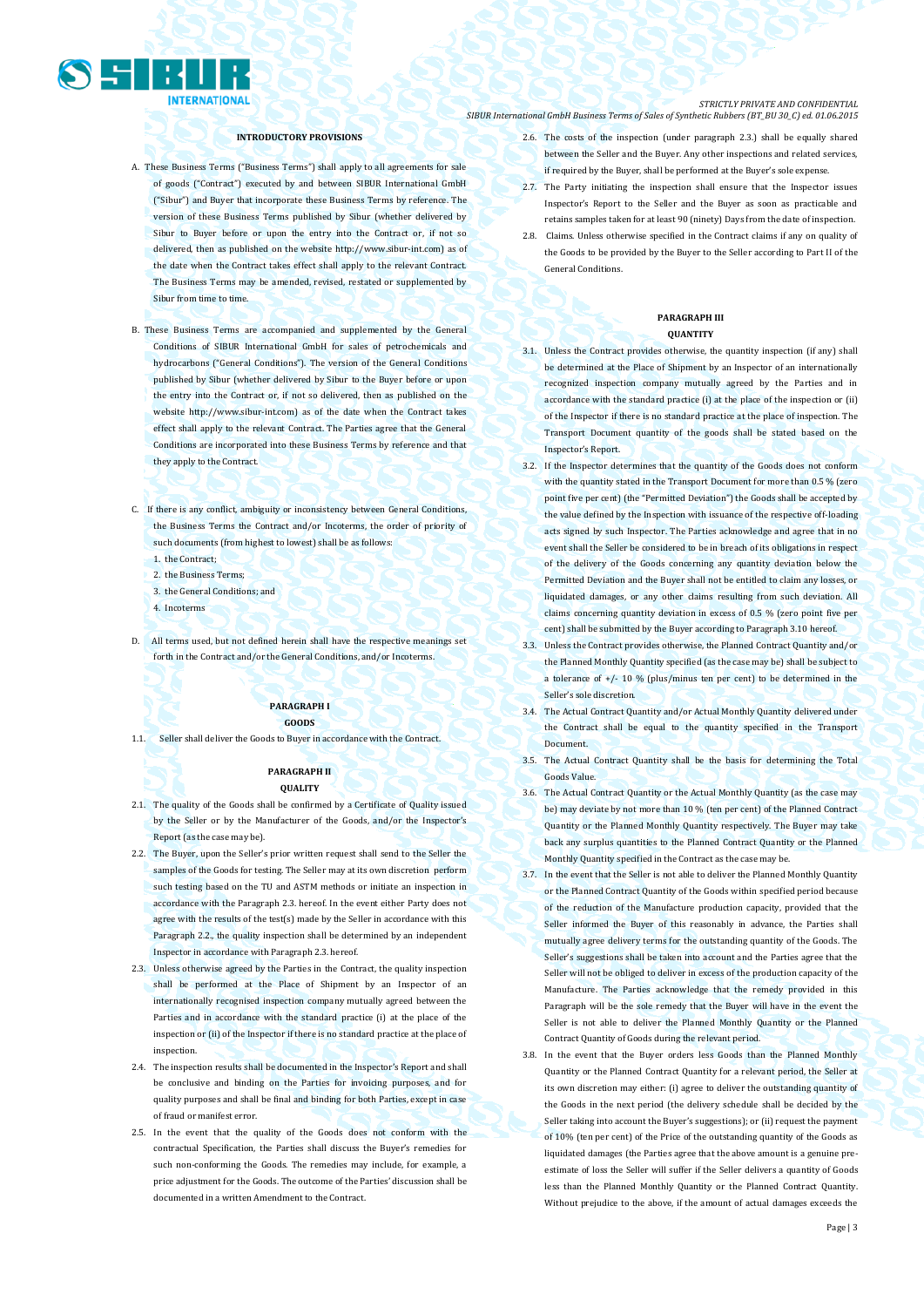stated liquidated damages, the Seller may claim the actual amount of damages without limitation). The Seller shall notify the Buyer the option it chooses to proceed in writing. However, failure to notify will not waive the Seller's rights of remedy.

3.9. Deviation from the Planned Amount of the Goods.

a) In case the Actual Contract Quantity or the Actual Monthly Quantity (as the case may be) is in excess of 100% (one hundred per cent) but less than or equal to 110% (one hundred and ten per cent) of the Planned Contract Quantity or the Planned Monthly Quantity respectively, the Buyer shall pay the outstanding balance within 5 (five) Days of receipt of an appropriate invoice from the Seller.

b) In case the Actual Contract Quantity or the Actual Monthly Quantity (as the case may be) is less than 100% (one hundred per cent) but in excess of or equal to 90% (ninety per cent) of the Planned Contract Quantity or the Planned Monthly Quantity respectively, the Seller may, in its own discretion, either: (i) meet the Planned Contract Quantity or the Planned Monthly Quantity (as the case may be) in further Shipments, or (ii) repay to the Buyer the Prepayment paid by the Buyer for the Goods not delivered within 3 (three) Days after the execution of the respective Verification Act (option (ii) is not applicable to post payment of the Goods); or (iii) apply such amount of the Prepayment paid by the Buyer for the Goods not delivered to the further Shipments (if applicable). ParagraphThe Buyer's rights set forth in this Paragraph shall be the Buyer's sole and exclusive remedy for such Shipment, howsoever caused, always excepting fraud, and the Seller shall have no other liability to the Buyer whatsoever.

c) In the event that the Actual Contract Quantity or the Actual Monthly Quantity (as the case may be) is in excess of 110% (one hundred and ten per cent) of the Planned Contract Quantity or the Planned Monthly Quantity respectively, the Buyer may, in its own discretion: (i) return any quantity in excess of 110% (one hundred and ten per cent) of the Planned Contract Quantity or the Planned Monthly Quantity respectively to the Seller at the Seller's expense, or (ii) to retain any Goods quantity in excess of 110% (one hundred and ten per cent) of the Planned Contract Quantity or the Planned Monthly Quantity respectively upon its agreement to pay the Price for the entire quantity taken provided that any of such Buyer's decisions shall be made within 1 (one) Day after Delivery Date of the respective Goods. The payment for such Goods shall be made by the Buyer within 5 (five) Days of the date of the Seller's invoice.

d) In the event that the Actual Contract Quantity or the Actual Monthly Quantity (as the case may be) is less than 90% (ninety per cent) of the Planned Contract Quantity or the Planned Monthly Quantity respectively, the Buyer may require the Seller to pay to the Buyer direct losses incurred by the Buyer, provided that such direct losses are evidenced by sufficient documentation. Such payment shall be made within 7 (seven) Days after the execution of the respective Verification Act by the Parties. The Parties agree that in any case, the maximum amount of direct losses may not exceed 10% (ten per cent) of the Price of the Goods which were not delivered. The Buyer's rights set forth in this Paragraph shall be the Buyer's sole and exclusive remedy for such short delivery, howsoever caused, always excepting fraud, and the Seller shall have no other liability to the Buyer whatsoever.

In the event that the Actual Contract Quantity or the Actual Monthly Quantity (as the case may be) is in excess of 110% (one hundred and ten per cent) of the Planned Contract Quantity or the Planned Monthly Quantity respectively and the Buyer fails to state its intention to return excess the Goods within the period specified above, the Buyer will be deemed irrevocably to have retained the excess the Goods and will accordingly pay for the excess the Goods retained within 5 (five) Days of the date of the Seller's invoice.

f) In the event that the Actual Contract Quantity or the Actual Monthly Quantity (as the case may be) is less than 90% (ninety per cent) of the Planned Contract Quantity or the Planned Monthly Quantity respectively and the Buyer fails to state request to compensate within 10 (ten) Days after the Delivery Date, the Buyer will be deemed irrevocably agreed with the Seller's obligation to meet the Planned Contract Quantity or the Planned Monthly Quantity respectively (as the case may be) in further deliveries.

*STRICTLY PRIVATE AND CONFIDENTIAL SIBUR International GmbH Business Terms of Sales of Synthetic Rubbers (BT\_BU 30\_C) ed. 01.06.2015*

> 3.10. Claims. Unless otherwise specified in the Contract claims if any on quantity of the Goods to be provided by the Buyer to the Seller according to Part II of the General Conditions.

#### **PARAGRAPH IV DELIVERY BASIS**

#### 4.1. **General Delivery Terms**.

The Seller shall use its reasonable endeavours to dispatch the Goods on the definite date or in any Day within the Shipment period (as the case may be), as specified in the Contract, but the time of dispatch shall not be of the essence. The Seller shall notify the Buyer immediately if the delivery dates for the Goods cannot be met; in such a case the Parties shall re-schedule in good faith.

# 4.2. **Transfer of risk and title**.

The risk and title to the Goods shall transfer from the Seller to the Buyer at the Delivery Date, unless otherwise provides in the Contract. The Parties agree that the transfer of risk of loss or damage, and title to, the Goods is not conditional upon delivery of the Transport Document or any other documentation. Neither the time, method, nor the place of payment, method of transportation, form of Transport Document, manner of consignment nor place of acceptance of the Goods shall alter the foregoing.

# 4.3. **The Seller's right to refuse**.

The Seller may refuse at any time to undertake or complete the delivery if:

- a) the delivery under an intended or customary route to the Place of Destination becomes impracticable for any reason whatsoever beyond the Seller's control;
- b) the cost of the delivery to the Place of Destination (including Taxes) and/or insurance, if applicable, has been significantly increased (more than by 20 (twenty)% within 1 (one) month), which at the time of entry into the Contract could not be expected by the Seller; and/or

c) importation of the Goods at the Place of Destination is prohibited under the laws of the country in which such the Goods were produced, or by regulations, rules, directives or guidelines applied by the government of that country or any relevant agency thereof; and/or

d) the country, state, territory or region at which the Place of Destination becomes a country affected by the Sanctions,

Should the Seller agree to undertake or complete the delivery under an alternative route or at an alternative Place of Destination nominated by the Buyer and accepted by the Seller (which acceptance shall not be unreasonably withheld), or under changed circumstances as the case may be, the Buyer shall reimburse the Seller for any additional costs and/or expenses incurred by the Seller.

#### 4.4. **CIF**

# *This Section 4.4 shall be applied to the Contract providing CIF as delivery basis.* 4.4.1. Delivery Date

The Delivery Date shall be the moment when the Goods have been loaded on board of the nominated Vessel by customary means of the loading port at the Place of Shipment which date is set in the Bill of Lading.

4.4.2. Delivery terms

Where the Seller expressly or impliedly provides the Buyer with a date or a range of dates within which the respective Shipment shall arrive at the Place of Destination. These shall be indicative only, made by the Seller as an honest assessment without guarantee. The Seller shall not assume any responsibility for the arrival of the Goods at the Place of Destination.

4.4.3. Licenses and clearances Where necessary, the Seller shall provide the Buyer with reasonable support in acquisition of all appropriate licenses and clearances for the unloading of the Goods; provided that the Buyer shall reimburse the Seller's costs and expenses arising out of or in connection with such support. 4.4.4. Taxes prior to delivery

All taxes, customs and other duties and fees incurred as a result of the conclusion and execution of the Contract which are levied on the Goods prior to delivery or required for the dispatch of the Goods outside the customs territory of the Russian Federation will be paid by the Seller.

4.4.5. Taxes after delivery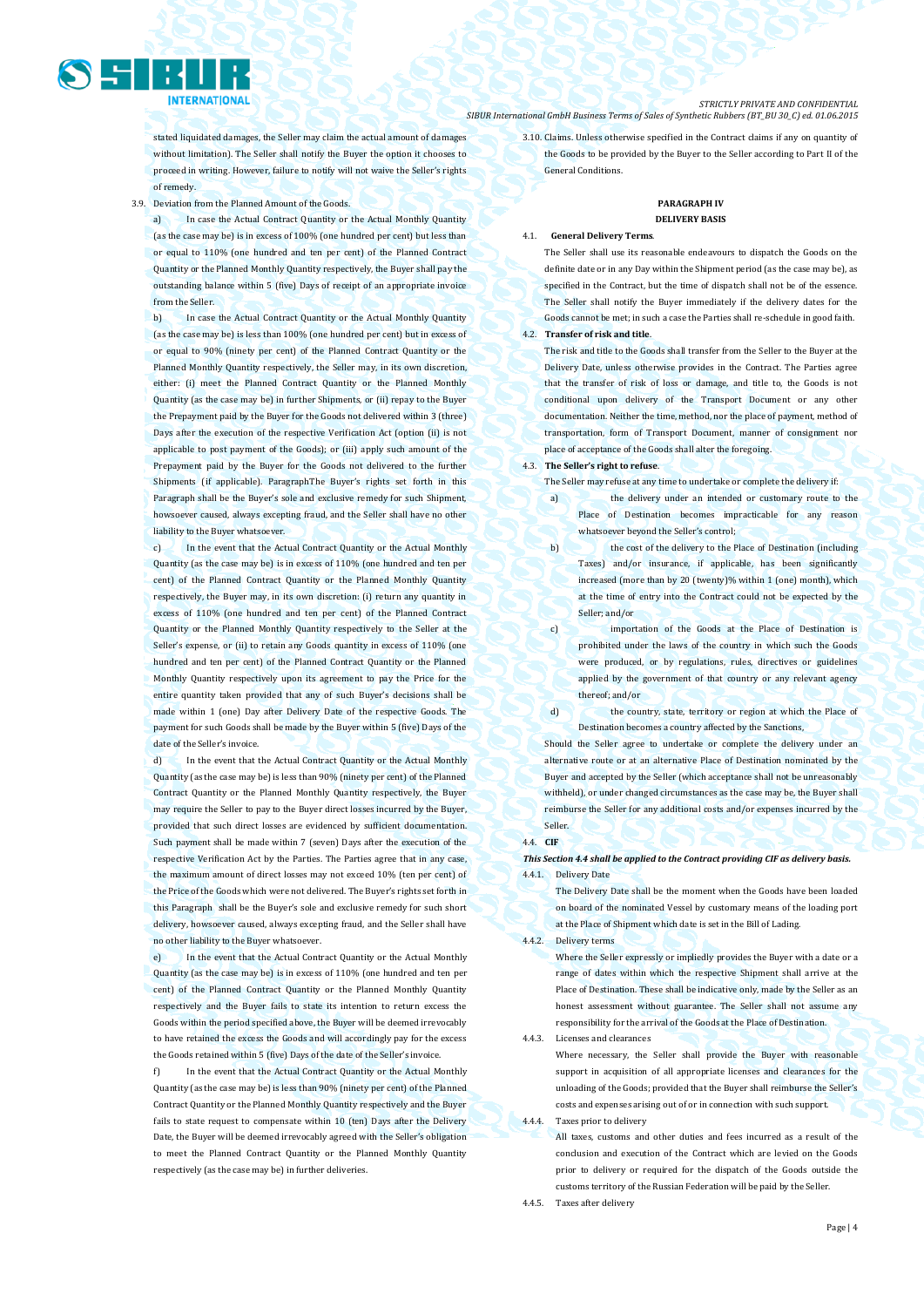

Unless otherwise expressly agreed by the Parties in the Contract, the Buyer shall pay all taxes, customs and other duties and fees incurred as a result of or in connection with the conclusion and execution of the Contract if any, after delivery.

#### 4.5. **CFR**

# *This Section 4.5 shall be applied to the Contract providing CFR as delivery basis.*  4.5.1. Delivery Date

a) The Delivery Date shall be the moment when the Goods have been loaded on board of the nominated Vessel by customary means of the loading port at the Place of Shipment which date is set in the Bill of Lading. b) The unloading of the Goods is the Buyer's sole responsibility and shall not prejudice completed delivery of the Goods by the Seller.

#### 4.5.2. Delivery terms

a) The Buyer provides the Seller with full and timely information about the unloading port. The named information along with the Buyer's documentary instructions is to be provided to the Seller via facsimile or by other means agreed upon by the Parties, at least 5 (five) Business Days prior to each scheduled Shipment Date of the Goods by the Seller. The information must include:

the name of the unloading port;

ii. all instructions regarding customary documentation which may be required at the unloading port;

iii. the identity of the terminal(s) at unloading port with instruction to enable the Vessel to prepare and submit necessary information to the customs or border authorities; and

iv. any other information requested by the Seller.

Should the Buyer fail to timely submit the named information, the Seller is not required to initiate the transportation and delivery of the Goods, which will not constitute a waiver of the Buyer's breach of Contract. Any delays in delivery of the Goods which result from inaccuracies of provided information will be on the account of the Buyer and shall not be viewed as breach of the Contract by the Seller.

b) Where the Seller expressly or impliedly provides the Buyer with a date or a range of dates within which the respective Shipment shall arrive at the unloading port these shall be indicative only, made by the Seller as an honest assessment without guarantee. The Seller shall not assume any responsibility for the delivery of the Goods at the unloading port in the indicated period.

4.5.3. Licenses and clearances

(i) The Parties shall obtain any licenses, permits and documents which are necessary for successful import and export clearance of the Goods. (ii) Export permits shall be timely obtained by the Seller.

(iii) Import permits shall be timely obtained by the Buyer.

(iv) All delays for the reason of absence of custom clearance shall be at the expense of the liable Party.

4.5.4. Taxes prior to delivery

All taxes, customs and other duties and fees incurred as a result of the conclusion and execution of the Contract which are levied on the Goods prior to delivery or required for the dispatch of the Goods outside the customs territory of the Russian Federation will be paid by the Seller.

4.5.5. Taxes after delivery

Unless otherwise expressly agreed by the Parties in the Contract, the Buyer shall pay all taxes, customs and other duties and fees incurred as a result of or in connection with the conclusion and execution of the Contract if any, after delivery.

# **PARAGRAPH V TRANSPORTATION**

5.1. **General conditions of transportation.**

a) Transport Document hereunder and the Contract shall be the Bill of Lading (or "B/L" or "BL" or "BOL").

b) Delivery of the Goods shall be immediately followed and witnessed by presentation by the Seller to the Buyer or Carrier, or the Buyer's representative of a valid Transport Document. Such document shall be signed and marked by the Seller and Carrier at the place of loading and shall be deemed conclusive proof of delivery by the Seller.

c) The Buyer warrants that the Place of Destination is (i) reachable by the agreed means of transport and (ii) suitable and equipped, if necessary, for unloading of the Goods.

#### 5.2. **Special conditions of transportation.**

a) The period of free use and payment for excess use of Containers in the unloading port shall be according to the applicable rules of the forwarder's agent/Container owner or customary at the Place of Destination.

In the event a Container is damaged while it is in possession of the Buyer or the Buyer's counterparties, the Buyer shall promptly inform the Seller thereof and within 30 (thirty) days after the Seller's request pay to the Seller the documented repair full costs, including, without limitations, expenses on transportation of the Container to the place of repair and surveyor's services. If the owner of the Container (or the forwarder agent, if authorized) decides that the repair of the Container is impossible or not reasonable as a result of the incurred damage, the Container is considered to be lost. In that case the Buyer shall pay the Seller the amount that covers value of the corresponding size and type of Container, but in any case not less than the cost of the Container set by the owner.

c) The assessment of damage to the Container during its possession by the Buyer shall be done by the Seller or an expert engaged by the Seller or by the owner or by the expert engaged by the owner. The expert costs are born by the Seller or the owner. Upon the results of the assessment the expert shall prepare an act based on which the owner of the Container shall resolve on the feasibility of the Container's repair. The expert costs shall be paid in full by the Buyer to the Seller.

d) The Buyer shall return the Container in accordance with the Seller written instructions as soon as possible following the completion of the transportation and in any event within the free use period stated in the customary rules at the Place of Destination. The Container is to be freed from all particles of the cargo and material used for the Goods separation.

e) Should the Buyer fail to return the empty and clean Container to the forwarder (or the forwarding agent) within the free use period, such Container is considered to be lost. In that case the Buyer shall pay the Seller the amount that covers value of the corresponding size and type of the Container, but in any case not less than the cost of the Container set by the owner.

f) Should the Buyer fail to return the Container within the free use period, the Seller is entitled at its own discretion: (i) to claim the cost of the lost Container; or (ii) extend the return period and charge 35 (thirty five) USD per each Day of use beyond the free use period or such a bigger rate as may applicable to the forwarder's agent/Container owner or customary at the Place of Destination. In the event the Container is lost or deemed to be lost (as described in this Paragraph 5.2. hereof), the charge for the use beyond the free use period shall be calculated until the payment of the cost of the lost **Container** 

g) The Buyer shall provide the Seller with full written instructions regarding the particulars for the Bill of Lading including consignee, contact details and address of the authorized person of the consignee, other information necessary for the delivery and reasonably required by the Seller, number of the copies, addresses, etc. and such other information which may be required at the Place of Shipment, Place of Destination and/or the Seller. The Seller shall have the right to issue its own instructions if the Buyer fails to provide with such instructions and/or information required by this Paragraph.

### **PARAGRAPH VI SHIPMENT PERIOD**

6.1. The Shipment Date shall be specified in the Transport Document.

 $6.2$  If:

- (i) the Parties agree that the Shipment period shall be any month of a year without indication of the dates, and
- (ii) within 10 (ten) Days prior to the last day of such month the dates of dispatch are not agreed by the Parties,

the Seller shall be entitled not to deliver the respective Shipment and/or sell such Shipment to any third party and shall not be liable to the Buyer for such non-delivery or for any losses and expenses incurred by the Buyer. If the Seller decides to sell the respective Shipment to any third party the Buyer shall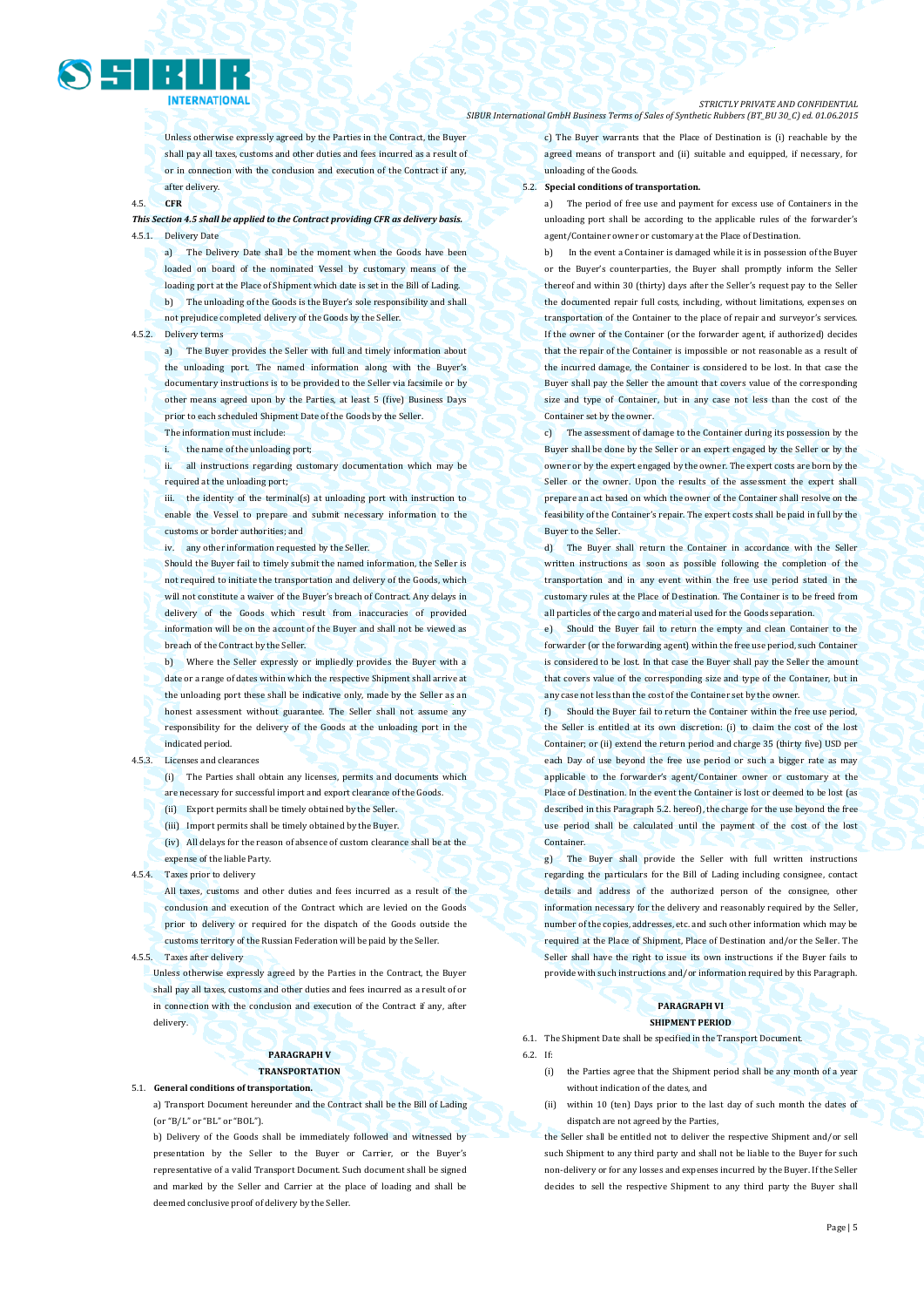

reimburse to the Seller all expenses arising out and/or in connection with such sales.

6.3. TRANSPORTATION INFORMATION

a) If the Goods' transportation is arranged by the Seller, the Buyer shall submit to the Seller at the Seller's prior written request the Transportation

- information required for the transportation and delivery of the Goods via facsimile or by other means agreed upon by the Parties.
- The Transportation information shall include

 all instructions regarding customary documentation which may be required at the Place of Destination;

 $\bullet$  the identity of the terminal(s) at the Place of Destination, with instructions to enable the Carrier to prepare and submit necessary information to the customs or border authorities; and

any other documents requested by the Seller.

c) Should the Buyer fail to timely submit the Transportation information, the Seller may, at its sole discretion elect to extend the time for delivery of the Goods which, if so extended, will not constitute a waiver of the Buyer's breach of the Contract.

d) The Seller shall send to the Buyer the details of the dispatched Shipment via facsimile or by other means agreed upon by the Parties within 5 (five) Business Days after dispatch of the Goods. Any delays in loading the Goods at the Place of Shipment (including where the Seller is entitled to delay delivery of the Goods) or in unloading the Goods at the Place of Destination caused by the Buyer's failure to provide any necessary Transportation information, or as a result of omissions or inaccuracies in the Transportation information provided, will be at the Buyer's cost. The Buyer shall indemnify the Seller for all costs, losses and damages, incurred by the Seller as a result thereof.

#### **PARAGRAPH VII LAYTIME**

*Not applicable for delivery in containers on CIF, CFR.*

**PARAGRAPH VIII DEMURRAGE** *Not applicable for delivery in containers on CIF, CFR.*

> **PARAGRAPH IX PRICE**

9.1. The Price for the Goods shall be determined in the Contract.

# **PARAGRAPH X PAYMENT TERMS**

*Unless otherwise specified in this Business Terms general payment terms shall be in accordance with Part III ("GENERAL PAYMENT TERMS") of the General Conditions*

#### **Section 10.1. Prepayment (advance payment)**

*This Section 10.1 applies to Contracts specifying Prepayment , unless the Contract provides otherwise*

10.1.1. Buyer shall pay for the Goods as follows:

The Buyer shall pay one hundred per cent (100%) of the amounts specified in Seller's proforma invoice in advance of delivery within five (5) Business Days after the date of the invoice but no later than three (3) Business Days prior to the Goods' dispatch by the Manufacturer as indicated in the invoic

Buyer shall pay by wire transfer and without deduction or setoff into Seller's bank account and Buyer shall indicate the number and the date of the Contract/Amendment and proforma invoice number in the payment reference .

*STRICTLY PRIVATE AND CONFIDENTIAL SIBUR International GmbH Business Terms of Sales of Synthetic Rubbers (BT\_BU 30\_C) ed. 01.06.2015*

> iii. If the amount paid by Buyer as Prepayment for the Goods is less than the amount due to be paid for the Actual Contract Quantity or the Actual Monthly Quantity (as the case may be) Buyer shall pay the outstanding balance within five (5) Days of Seller's invoice for the balance.

If the amount paid by Buyer as Prepayment for the Goods exceeds the amount due to be paid for the Actual Contract Quantity or the Actual Monthly Quantity (as the case may be) the Parties shall mutually agree whether (i) the difference will be applied to future Shipments, if applicable or (ii) the Seller shall return such difference between the amounts within five (5 ) Business Days of the signing of the Verification Act by the Parties.

#### **Section 10.2. Post payment**

### *This Section 10.2 applies to Contracts specifying Post payment*

10.2.1 Buyer shall pay one hundred per cent (100%) of the amounts specified in Seller's invoice not later than the date specified in the Contract. 10.2.2 Partial payments shall be allowed, subject to subsection10.2.1 above.

#### **Section 10.3. Letter of Credit**

#### *This Section 10.3 applies to Contracts specifying Letter of Credit*

If the Letter of Credit. Buyer shall procure issuance of the Letter of Credit within five (5) Business Days from the Longstop date in accordance with these Business Terms and the Contract.

10.3.2 Validity period of the Letter of Credit. The validity period for the Letter of Credit shall cover the payment period in the Contract plus thirty (30) Days, provided, however, that the total minimum validity period shall be no less than ninety (90) Days. Buyer shall procure that the validity period of the Letter of Credit shall be extended if a Force Majeure Event extends the payment period under the Contract.

#### 10.3.3 Documents

Buyer shall procure that:

(a) the only documents required to be presented by Seller to collect under the Letter of Credit shall be the following:

- Seller's invoice (fax or email copy); and
- ii. Transport Document;

(b) documents prepared in Russian are acceptable; and

(c) minor mistakes and misprints in the documents are acceptable.

# Letter of Credit Conditi

The payment for the Goods shall be effected by Buyer as follows:

i. Buyer shall procure issuance in favour of Seller an irrevocable and divisible Letter of Credit payable at sight in strict accordance with the terms and from a bank and in a form confirmed in writing by Seller but in any case prior to the dispatch of Goods ;

ii. Buyer shall provide Seller with the draft of such irrevocable Letter of Credit for Seller's preliminary written approval;

expenses in connection with the opening, amendment and utilisation of the Letter of Credit shall be paid by Buyer; and

The Letter of Credit shall be issued in the amount of one hundred and ten per cent (110%) of the Price multiplied by the Shipment quantity of the Goods to be delivered.

#### **Section 10.4. Security of the Buyer's Payment Obligations**

# *This Section 10.4 applies to Contracts specifying the Security of the Buyer's payment obligations*

### **10.4.1 Stand-by Letter of Credit**

- a) Issuance of Stand-by-Letter of Credit. The Buyer shall procure the issuance of a Stand-by Letter of Credit within five (5) Business Days from the Longstop date in accordance with these Business Terms and the Contract.
- Validity period. The validity period for the Stand-by Letter of Credit shall be ninety (90) Days.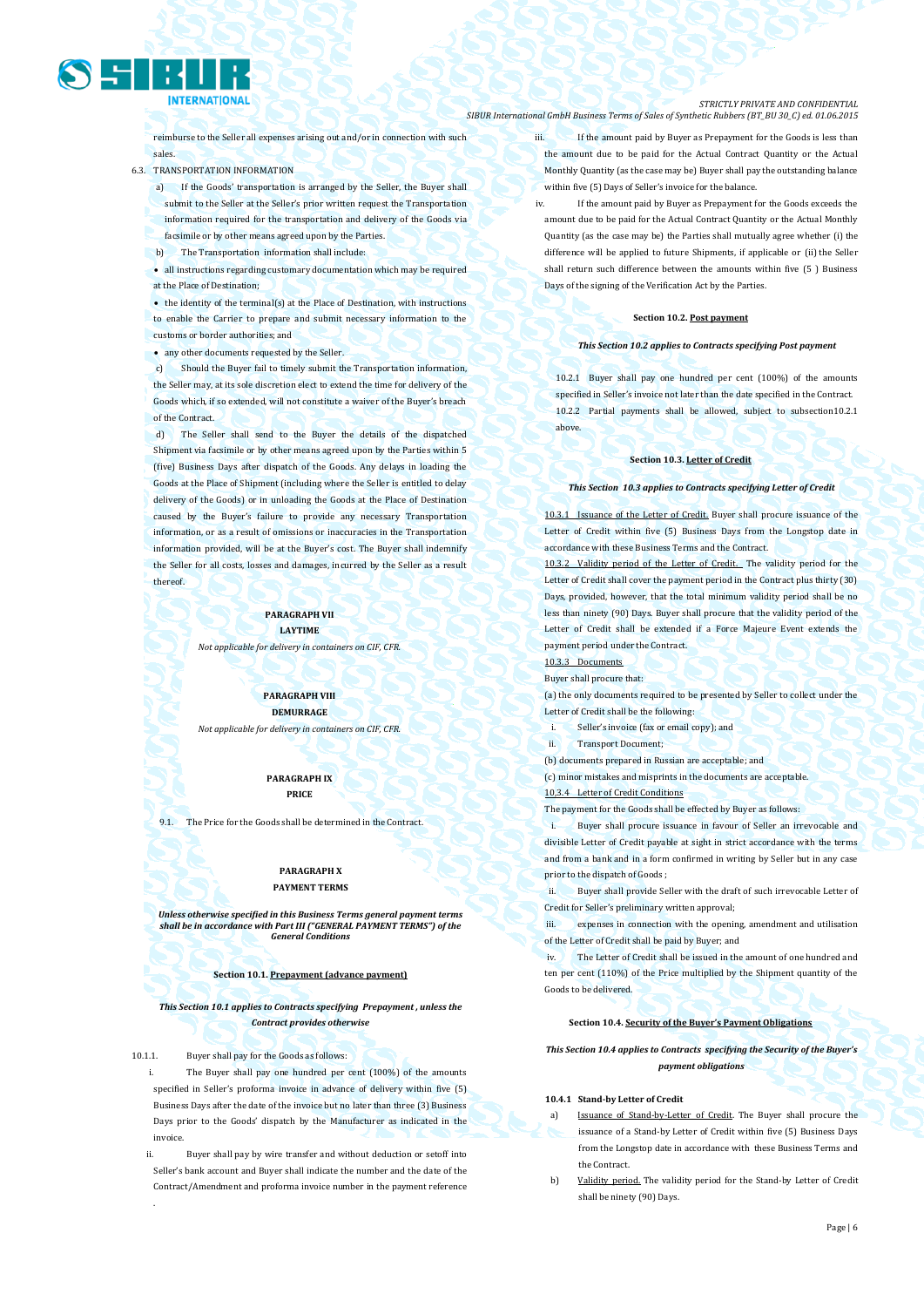

- Stand-by-Letter of Credit procedure. If Buyer fails to pay one hundred per cent (100%) of the amount specified in Seller's invoice within the time specified in the Contract the Seller may immediately look to the Stand-By Letter of Credit against the presentation by Seller to Seller's bank (as specified in Seller's invoice) of the following documents:
	- Seller's (Beneficiary) letter with the following statements (telex, fax or email acceptable):
		- the Seller has delivered the Goods in conformity with the Contract and these Business Terms and the invoice has been sent to the Buyer; and
		- payment of Seller's invoice for delivery of the Goods is properly due to the Seller, and such payment has not been made to the Seller by the Buyer within the terms of the Contract;
	- ii. copy of the Seller's invoice (telex, fax or email acceptable);
- iii. Transport Document (telex, fax or email acceptable).

d) Stand-by Letter of Credit Conditions. Buyer shall pay for the Goods as follows:

- **i.** Buyer shall procure issuance in favour of the Seller an irrevocable Stand-By Letter of Credit payable in accordance with the terms and from a bank and in a form confirmed in writing by Seller but in any case prior to the Goods' dispatch.
- **ii.** The Stand-By Letter of Credit shall be issued for the amount of one hundred and ten per cent (110 %) of the Planned Contract Quantity or the Planned Monthly Quantity (as the case may be) and shall be valid for a period specified in the Contract. Buyer shall procure the extension of the validity period of the Stand-by Letter of Credit to the extent that the payment period is extended by a Force Majeure Event.
- **iii.** Buyer shall provide Seller with a draft of such Stand-By Letter of Credit for Seller's preliminary written approval.
- **iv.** Expenses in connection with the opening, amendment and utilisation of the Stand-By Letter of Credit shall be paid by Buyer.
- **v.** Any and all costs, loss or damage incurred by Seller as a result of Buyer's failure to comply with this Section shall be for Buyer's account and Seller shall indemnify Seller and hold it harmless against all such costs, loss and damage.

#### **10.4.2 Parent company guarantee**

Upon Seller's request, Buyer shall provide Seller with, and shall procure delivery to Seller of, Buyer's parent company guarantee securing the performance of all the Buyer's obligations under the Contract (including these Business Terms and the General Conditions. Such guarantee shall be provided within ten (10) Business Days after Seller's request and shall be in writing, in a form satisfactory to the Seller and issued for the term of the Contract plus six (6) months. If Buyer has no parent company satisfactory to Seller, the guarantee may be issued by an Affiliate(s) or other third party(ies) as agreed with Seller.

Seller is not obliged to deliver the Goods until the requested guarantee is duly furnished and Buyer shall reimburse to Seller upon demand any and all related costs in connection with such delay. If Buyer delays the provision of the guarantee for more than ten(10) Business Days, Seller is entitled to terminate the Contract by written notice to Buyer.

#### **10.4.3 Bank guarantee**

The Buyer shall provide Seller with an irrevocable and unconditional bank guarantee issued in favour of Seller and securing the performance of all of Buyer's obligations under the Contract. The bank guarantee shall be provided within ten (10) Business Days after the date of signing of the Contract and shall be issued for an amount and by a bank previously confirmed in writing by Seller but in any case prior to the Goods' dispatch. The bank guarantee shall be issued for the term of the Contract plus thirty (30) calendar days and shall be transferred by SWIFT or other interbank communications system via the bank of the Seller. Buyer shall procure issuance of and any amendment to the bank guarantee at its own expense.

Seller is not obliged to supply the Goods until the requested bank guarantee is duly furnished and the Buyer shall pay to Seller any and all related costs in connection with such delay. If the Buyer delays the provision of the bank guarantee for more than ten (10) Business Days, Seller may elect, at its own discretion, either to (di) change the payment terms of the Goods to Prepayment (Section 10.1. hereof), or (ii) suspend the performance of the Contract, or (iii) unilaterally terminate the Contract. Such suspension and/or termination shall not entitle the Buyer to claim for liquidated damages

# **10.4.4 Reinstatement of Guarantee**

If any guarantee, including but not limited to bank guarantee, of a parent company or of any other third party(ies) specified in the subsection 10.4.3. hereof and/or the Letter of Credit, and/or the Stand-by Letter of Credit, which were provided by the Buyer to the Seller in accordance herewith, ("Guarantees") ceases or threatens to cease to be effective and/or valid due to Sanctions, bankruptcy, insolvency, reorganization, liquidation, revocation of a licence or similar proceedings in respect of bank, parent company or any other third party(ies) specified in the subsection 10.4.2. hereof, and/or for any other reason, not related to the Seller, prior to the term herein stipulated, the Buyer shall procure the reissuance ofsuch Guarantee in compliance herewith, promptly but not later than ten (10) Days from the occurrence of any event indicated in this Section. Where Buyer fails to procure reinstatement of any Guarantee within the specified term, Seller is entitled upon written notice to Buyer to suspend performance of all and any obligations hereunder until the new Guarantee is provided, and/or cancel and/or resell or otherwise dispose of the Goods to any third party. Seller shall be not liable for such suspense of the obligation's(s') performance, and/or cancellation, and/or resale and any other disposal of the Goods. Buyer may not make any claims in connection with such acts of the Seller notwithstanding anything to the contrary herein and in the applicable Law.

In any case the Buyer shall reimburse to the Seller within seven (7) days from receipt of a written demand all and any costs, charges, expenses and losses, including related to storage, transport, resale and disposal of the Goods, demurrage incurred by the Seller in connection with non-performance or improper performance of obligation for the Guarantee's/Guarantees' reissue by the Buyer.

# **PARAGRAPH XI RESPONSIBILITIES OF THE PARTIES**

#### 11.1. **Delivery liquidated damages**

For each full Week of delay in Seller's delivery ofs the Goods commencing thirty (30) Days after the latest date within the Shipment period as specified in the Contract, the Buyer shall be entitled to demand liquidated damages from the Seller for such delivery delay in the amount equal to 0.1% (one tenth of one per cent) of the Price for the late delivered Goods per Day, up to a maximum of 10% (ten per cent) of the Price for the late delivered Goods.

b. The Parties acknowledge and agree that in no event shall the Seller be considered to be in breach under the Contract due to any late delivery and the Buyer shall not be entitled to liquidated damages until the Seller is at least more than 30 (thirty) Days late under the terms and conditions specified in the Contract. The Seller shall not be liable to the Buyer in liquidated damages for delay caused by a Force Majeure Event, failure or default on the part of the Buyer, or where the Seller is entitled to delay delivery pursuant to the terms of the Contract.

c. The Parties acknowledge and agree that in no event shall the Seller be considered to be in breach under the Contract due to any late delivery or nondelivery of the Goods and the Buyer shall not be entitled to claim any losses, or liquidated damages, or any other claims in case of the planned Manufacture production capacity repair; provided that the Seller shall notify the Buyer of such repair not later than one week prior to the month when the repair is planned. The Parties acknowledge and agree that Seller's notification of the repair is enough and sufficient evidence and confirmation of the planned repair.

d. THE LIQUIDATED DAMAGES SET FORTH HEREUNDER TOGETHER WITH THE RIGHT OF TERMINATION SET OUT IN SECTION 12.3. HEREOF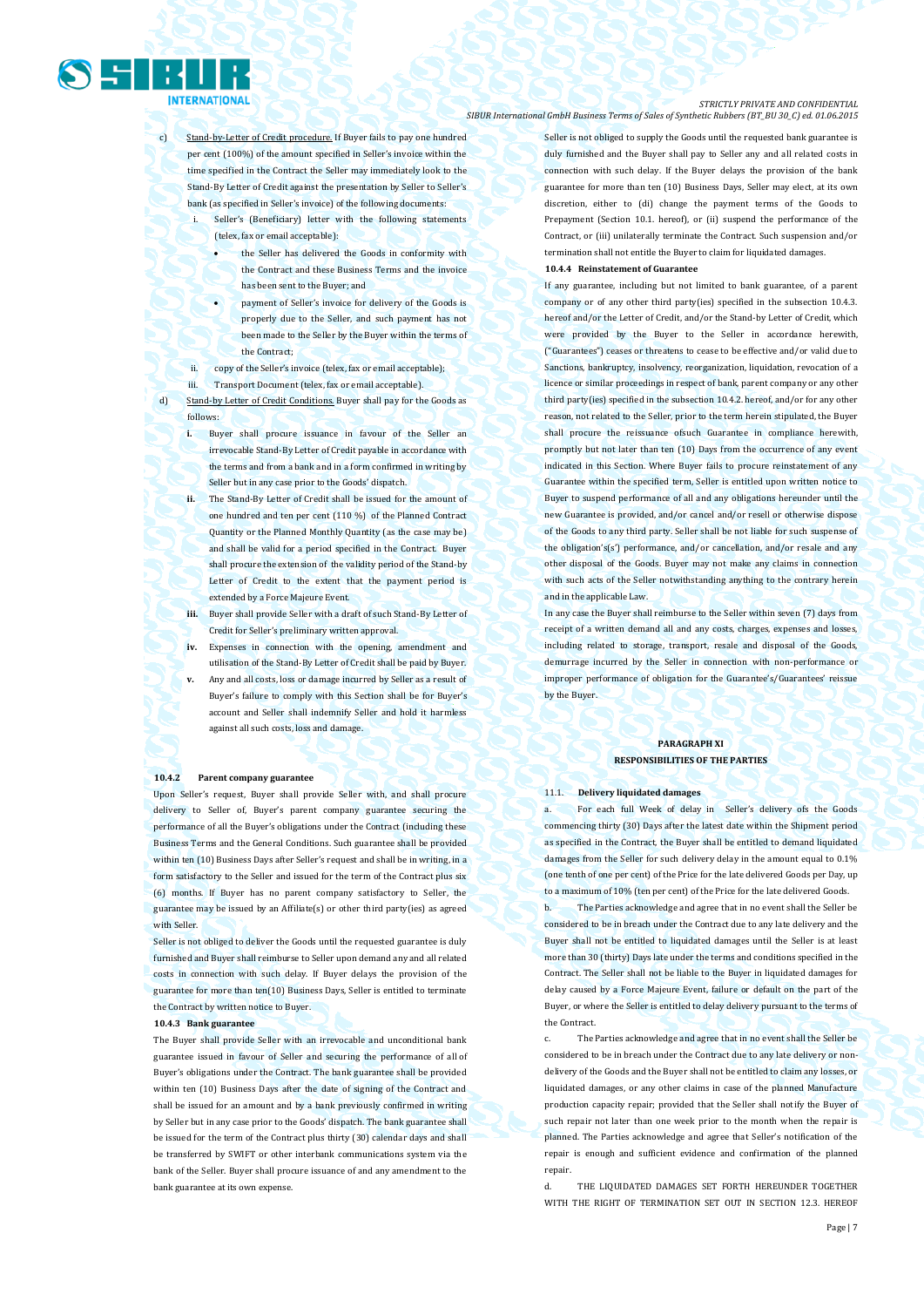

SHALL BE THE BUYER'S SOLE AND EXCLUSIVE REMEDIES FOR ANY LATE DELIVERY OF ANY GOODS OR PART THEREOF AND THE SELLER SHALL HAVE NO FURTHER LIABILITY WHATSOEVER, WHETHER IN CONTRACT, TORT (INCLUDING NEGLIGENCE OR STRICT LIABILITY).

- 11.2. **Interest for late payment.** In case the Buyer fails to comply with the terms of the payment set out in the Contract the Buyer shall pay to the Seller interest at the lesser of (i) one month LIBOR plus 4% (four per cent) per annum of the outstanding amount or (ii) the maximum allowed by applicable Law.
- 11.3. **Suspension.** If the conditions or terms of payment are breached by the Buyer the Seller may, at the Seller's option, either suspend delivery of the Goods to the Buyer or unilaterally terminate the Contract. Such suspension shall not constitute a delay for the purposes of liquidated damages.
- 11.4. **Late acceptance.** In the event that the Buyer fails or refuses to accept delivery of the Goods or any part thereof pending laytime (i.e. have not commenced the accepting and unloading/loading of the Goods as the case may be; or furnished the Seller with explanation of delay and further instructions as regards the Goods satisfactory for the Seller); provided that such Goods have been delivered in accordance with the terms of the Contract, without prejudice to the Seller's other rights under the Contract or the applicable Law, the Seller is entitled to pass the Goods to a proximate logistic company or keeper at the Buyer's risk and expense of which the Buyer shall be notified within reasonable time. The Seller is entitled to exercise its right hereunder irrespective of whether the title to the Goods has passed to the Buyer under the Contract or not. The quantities of the Goods passed confirmed by such a logistic company or keeper shall be deemed as due confirmation of the quantities of the Goods delivered by the Seller; the term for quality claims for the Goods specified in Section 2.8. hereof shall commence as of the expiration of the laytime. The Seller shall be entitled to claim without limitation all and any transport and/or insurance cancellation costs, storage costs, additional transport costs, customs duties, demurrage and other similar or related costs and all expenses arising out of or in connection with such late acceptance from the Buyer till the moment when the Goods are taken by the Buyer.
- 11.5. **The Seller's disposal rights.** In the event that the Buyer (or the Buyer's authorized representative, or the Buyer's Carrier, etc.) fails or refuses to accept delivery of the Goods or any part thereof within 5 (five) Days of the due date mutually agreed by the Parties, entirely without prejudice to the Seller's other rights under the Contract or the applicable Law, the Seller shall at its sole discretion be entitled to sell the quantity of the Goods which were not taken by the Buyer. The Seller is entitled to exercise its right hereunder irrespective of whether the title to the Goods has passed to the Buyer under the Contract or not. The Seller is also entitled either (i) to demand the Buyer to reimburse all Seller's costs of sale including, without limitation, storage costs, additional transport costs, customs duties, and other similar or related reasonable costs and expenses together with any difference in the price obtained for the Goods when compared to the Price of the Goods set out in the Contract; or (ii) to deduct the amount of the received advance payment (applicable to the prepayment) for the damages incurred by the Seller as a result of such refusal; after calculating the damages the remaining part of the advance payment shall be either returned to the Buyer or offset against further Shipments.

# 11.6. **Limitation of liabilities**

UNDER NO CIRCUMSTANCES SHALL EITHER PARTY BE LIABLE WHETHER IN THE CONTRACT, IN TORT (INCLUDING GROSS NEGLIGENCE). UNDER ANY WARRANTY OR OTHERWISE, FOR ANY INDIRECT, SPECIAL, INCIDENTAL OR CONSEQUENTIAL DAMAGES OR FOR EXEMPLARY OR PUNITIVE LOSSES OR DAMAGES, OR ANY LOSS OF PROFITS (SAVE IN RELATION TO SELLER'S LOSS OF PROFIT ARISING FROM THE BUYER'S FAILURE OR REFUSAL TO TAKE OR ACCEPT DELIVERY OF THE GOODS OR ANY PART THEREOF CONTRARY TO THE TERMS OF THE CONTRACT) OR REVENUES, OR ANY COST OF LABOR, RESULTING FROM OR ARISING OUT OF OR IN CONNECTION WITH THE GOODS OR SELLER'S PERFORMANCE UNDER, OR BREACH OF, THE CONTRACT, EVEN IF THE PARTIES HAVE BEEN ADVISED OF THE POSSIBILITY OF SUCH DAMAGES. EACH PARTY SHALL UNDERTAKE ITS BEST EFFORTS TO MITIGATE ITS LOSSES.

b. FOR THE AVOIDANCE OF DOURT, FITHER PARTY MAY SEEK TO RECOVER FROM THE DEFAULTING PARTY ANY ACTUAL DIRECT DAMAGES

#### *STRICTLY PRIVATE AND CONFIDENTIAL SIBUR International GmbH Business Terms of Sales of Synthetic Rubbers (BT\_BU 30\_C) ed. 01.06.2015*

INCURRED AS A RESULT OF THE DEFAULTING PARTY'S BREACH OF CONTRACT (INCLUDING, BUT NOT LIMITED TO, REASONABLE ATTORNEYS' FEES AND COSTS): PROVIDED, HOWEVER, THAT NOTWITHSTANDING ANYTHING CONTAINED HEREIN, TO THE FULL EXTENT PERMITTED BY APPLICABLE LAW, IN NO EVENT SHALL THE SELLER'S LIABILITY IN CONNECTION WITH THE GOODS OR THE CONTRACT EXCEED THE TOTAL GOODS VALUE (INCLUDING, BUT NOT LIMITED TO TRANSPORTATION COSTS, STORAGE COSTS, ETC.) PAID TO THE SELLER BY THE BUYER FOR THE GOODS.

c. UNDER NO CIRCUMSTANCES SHALL THE SELLER BE LIABLE FOR THE BUYER'S LOSS OF PROFIT, NON RECEIPT OF REVENUE, BUSINESS INTERRUPTIONS, THE SUSPENSION OF COMMERCIAL ACTIVITIES, OR FOR ANY INDIRECT LOSS IRRESPECTIVE OF ITS CHARACTER AND REASON.

d. BOTH PARTIES ACKNOWLEDGE AND AGREE THAT THE EXCLUSIVE REMEDIES AND LIMITATIONS OF LIABILITIES SET FORTH HEREIN WERE BARGAINED FOR ON AN EQUAL FOOTING AND ARE CONDITIONS OF THE CONTRACT.

e. NOTHING IN THE CONTRACT SHALL LIMIT OR EXCLUDE THE LIABILITY OF EITHER PARTY FOR DEATH OR PERSONAL INJURY RESULTING FROM ITS NEGLIGENCE OR FOR FRAUDULENT MISREPRESENTATION.

Adverse Weather. The Parties shall not be liable for delay caused by adverse weather. Notwithstanding the customary rules at the Place of Destination the Parties agree to evenly split losses caused by the adverse weather conditions and beyond the insurance coverage or other compensation from third parties

# **PARAGRAPH XII DURATION**

- 12.1. The Contract shall come into effect on the Effective Date and, subject to observance of Sections 12.2-.12.3. hereof shall continue in force until all obligations have been fulfilled (unless earlier terminated hereunder or the Parties agreed otherwise in writing) and in the part of payments – until such time that same are made in full.
- 12.2. **Buyer's default**

a) The Seller may, at its sole discretion and in addition to any other legal remedies it may have, upon giving written notice to the Buyer suspend all deliveries under the Contract and/or unilaterally terminate the Contract where:

- i. the Buyer is in breach of any condition of the Contract;
- ii. delivery or unloading of the Goods is delayed due to any cause(s) attributable to the Buyer and such delay is not excused by any other provision of the Contract;
- iii. loading or unloading of the Goods is delayed by more than 10 (ten) hours after the NOR has been tendered due to reasons attributable to the Buyer
- iv. the Buyer or its parent company commences, or becomes the subject of, any bankruptcy, insolvency, reorganization, administration, liquidation or similar proceeding or is in the Seller's reasonable opinion expected to be unable or unwilling to pay its debts as the same become due;
- v. the Buyer or its parent company ceases or threatens to cease to function as a going concern or conduct its operations in the normal course of business;
- vi. a creditor attaches or takes possession of all or a substantial part of the assets of the Buyer or its parent company; or
- vii. if applicable, the Buyer delays the provision of the parent company guarantee or other security of its obligations as provided in the Contract for more than 10 (ten) Business Days.

b) Where the Seller suspends delivery of the Goods due to any of the events referred to under the Section 12.2. a) hereof, the Seller may, so long as such event is continuing, at any time unilaterally terminate the entire Contract. c) Where, pursuant to the provisions of Section 12.2. hereof, the Seller, under the Contract providing for multiple Shipments, temporarily suspends the delivery of the Shipment and then decides to resume delivery of the Shipments under the Contract, the Seller may cancel the suspended delivery of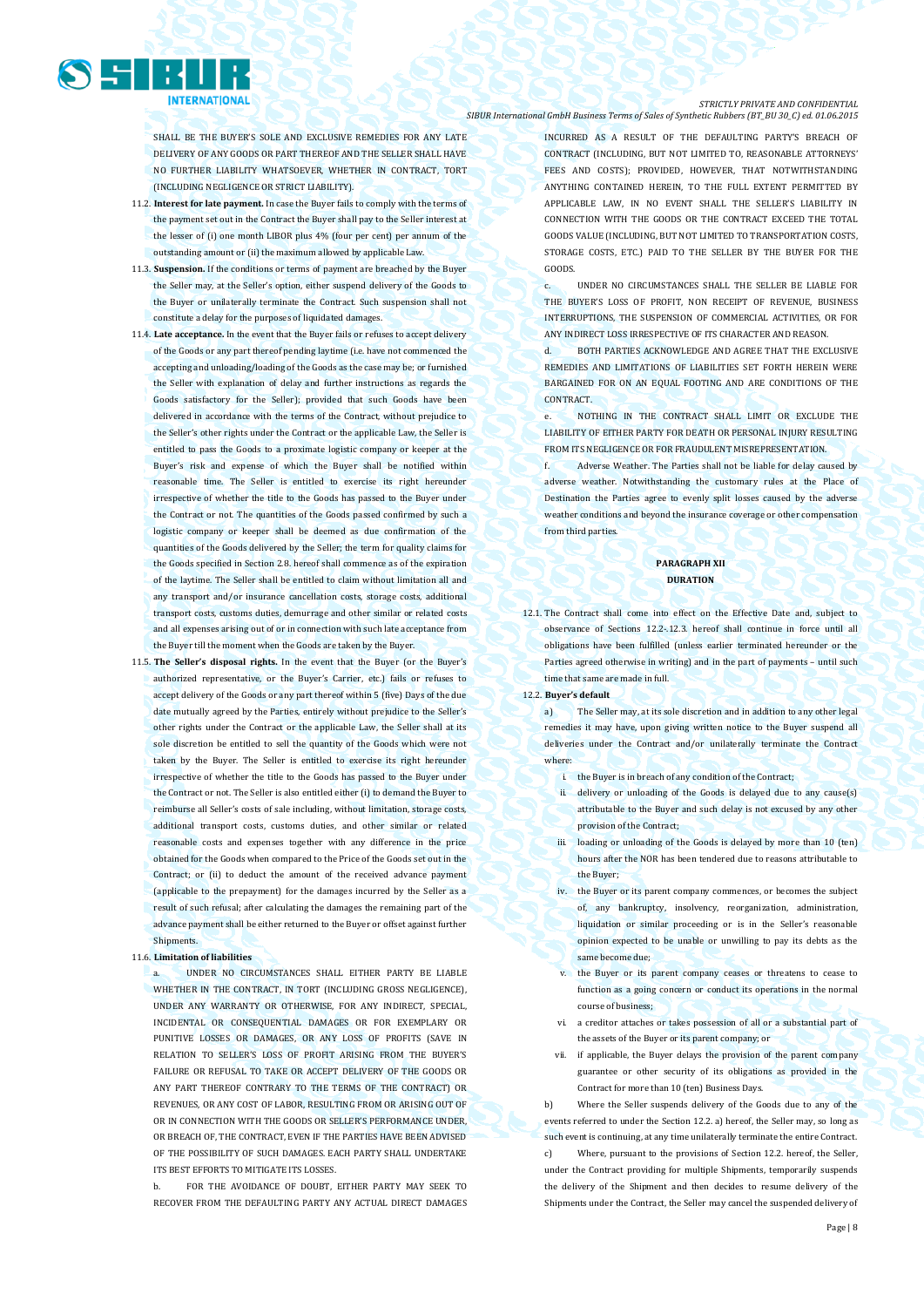

Shipment and shall be under no obligation to make up for any quantity of the Goods that would have been delivered to the Buyer but for such suspension. d) Where the Contract provides for multiple Shipments then the rights given to the Seller in the Section 12.2. hereof, apply to all such Shipments where the Seller is allowed to terminate in respect of one Shipment, then it is entitled to terminate all the remaining Shipments.

e) Any termination of the Contract by the Seller shall be without prejudice to the rights and obligations of each Party as accrued on the date of termination.

# 12.3. **Seller's default**

a) The Buyer may at its sole discretion, and in addition to any other legal remedies it may have, upon giving notice to the Seller terminate the Contract, where the Seller, for any reason whatsoever, is in a material breach of any conditions of the Contract.

b) In relation to multiple Shipments under the Contract, the Buyer's right to

- terminate under this Section 12.3. hereof or otherwise, only applies to the Shipment in respect of which the Seller is in breach and not to future **Shipments**
- c) Any termination of the Contract by the Buyer shall be without prejudice to the rights and obligations of each Party as accrued at the date of termination.
- 12.4. In the event of termination of the Contract by either Party pursuant to the provisions of Section 12.2. or Section 12.3. hereof then, save where the Buyer has terminated only part of a multiple Shipments under the Contract, and in addition to any direct losses arising from the default or breach, the Party so terminating shall be entitled to claim damages from the Party in default as if the Party in default had failed to deliver or failed to accept, as the case may

be, such quantity of the Goods as remained to be delivered under the Contract at the date of termination.